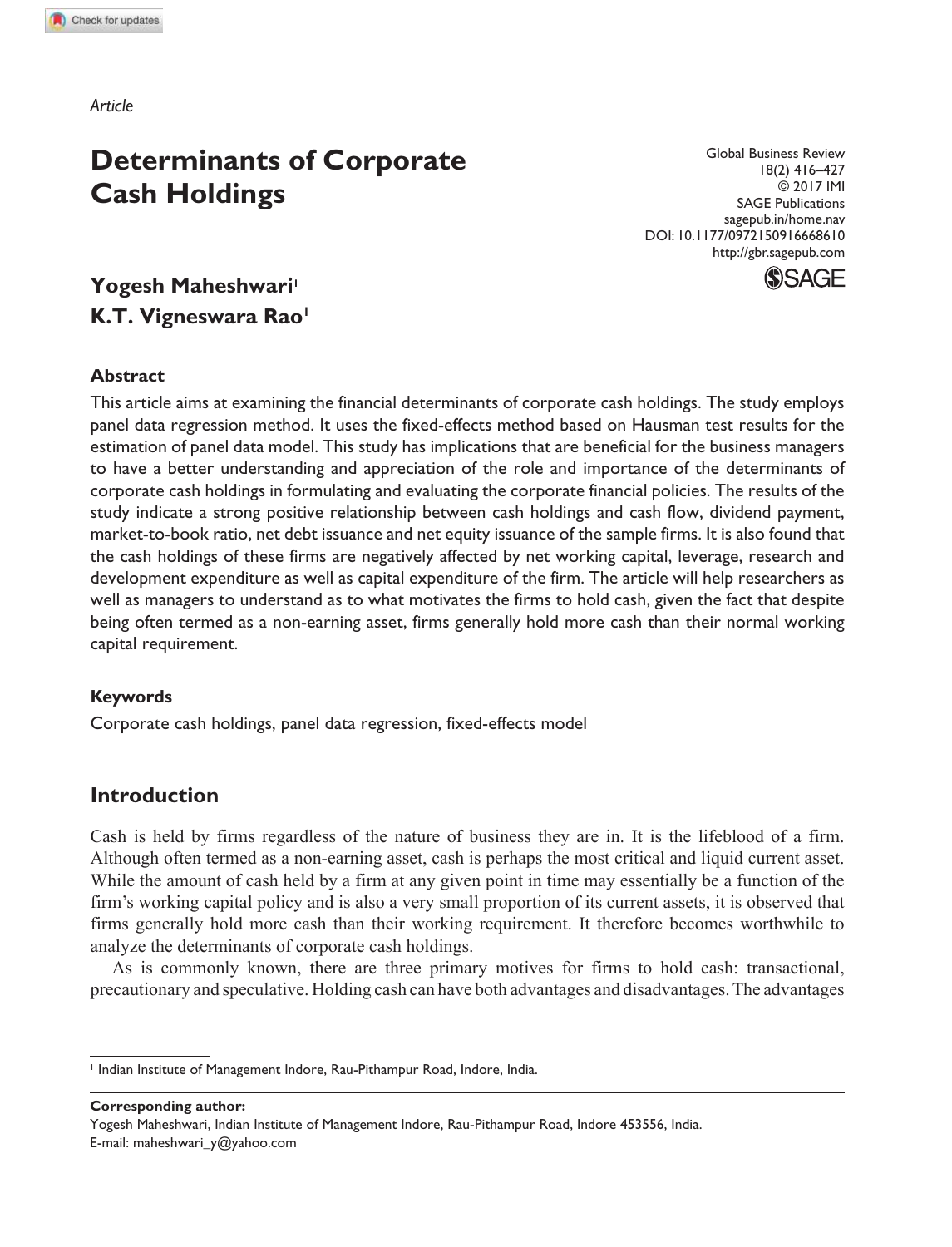may include providing a cushion against financial distress and reducing dependency on external funds, besides ensuring liquidity for the firm. When firms have cash with them, they may also be able to avail trade discounts. Suppliers generally extend price discounts on an early payment by the buyer. That profitability may be negatively impacted due to its opportunity cost is the main disadvantage. Cash on its own does not earn any interest. Idle cash is also an indicator that the firm is unable to do something for the shareholders, which they cannot do for themselves. This certainly is not justified to the objective of shareholder wealth maximization. After all, it is the shareholders' money and managers are only the custodians. It therefore becomes very important for a manager to manage cash effectively so as to expedite cash receipts and delay cash disbursements to the extent possible without otherwise impacting the business. Managing float is the key to managing the cash conversion cycle.

The rationale for corporates to hold cash is explained by three existing theories, namely, the trade-off theory (Myers, 1977), the pecking order theory (Myers & Majluf, 1984) and the free cash flow theory (Jensen, 1986). As per the trade-off theory, the optimal level of cash held by a firm is determined by the trade-off between the marginal costs and marginal benefits of holding cash. Imperfections in financial markets bring in a cost to liquidity, as the borrowing rate would be higher than the lending rate. Although quantification of the trade-off is difficult, firms should strive to ensure that the benefits accruing from liquidity must be appropriately balanced with the costs involved. The pecking order theory ranks financing options as retained earnings, debt and equity, in order of their hierarchy. The free cash flow theory in some way links to agency problem as it prescribes that the cash holdings facilitate the managers to make investment decisions for the firm. Availability of cash reserves may to an extent lead managers to take decisions, which may be desirable for them but not necessarily be in the interests of the shareholders.

Although firms could have done without cash reserves in an ideal world with perfect markets, the real-life imperfections in the markets cause them to maintain a buffer to bridge the gaps in cash inflow or outflow, if any, arising out of the operating needs of the firm. And since practically all firms hold cash, more than their normal requirements, it makes sense to understand the firms' motivations for holding cash. Numerous studies have been done in this regard, which strive to explain the determinants of corporate cash holdings. While corporates may continue to decide their cash holdings depending upon the determinants which weigh the most upon them, it is important that they do not lose sight of efficient management of working capital for attaining the right trade-off between liquidity and profitability as shown by Kaur and Singh (2013).

The remaining article is structured into five sections. The second section, which follows, is an extensive survey of the literature about the research that has gone into the determinants and implications of corporate cash holdings so far. The third section outlines the data and methodology employed by us in this study. This is followed by a discussion on the results arrived at from the study in the fourth section. Finally, the fifth section builds these results into valid conclusions.

#### **Literature Review**

Efforts have been made so far by researchers to understand the determinants of corporate cash holdings. This article attempts to review the extant literature and provide an extensive account of the major factors which the researchers would have found determining the level of corporate cash holdings.

Availability of growth/investment opportunities clearly stands out to be one of the most important determinants of cash held by the corporates. Ople et al. (1999) looked at the determinants and implications of holdings of cash and marketable securities by publicly traded US firms. Evidence supportive of a static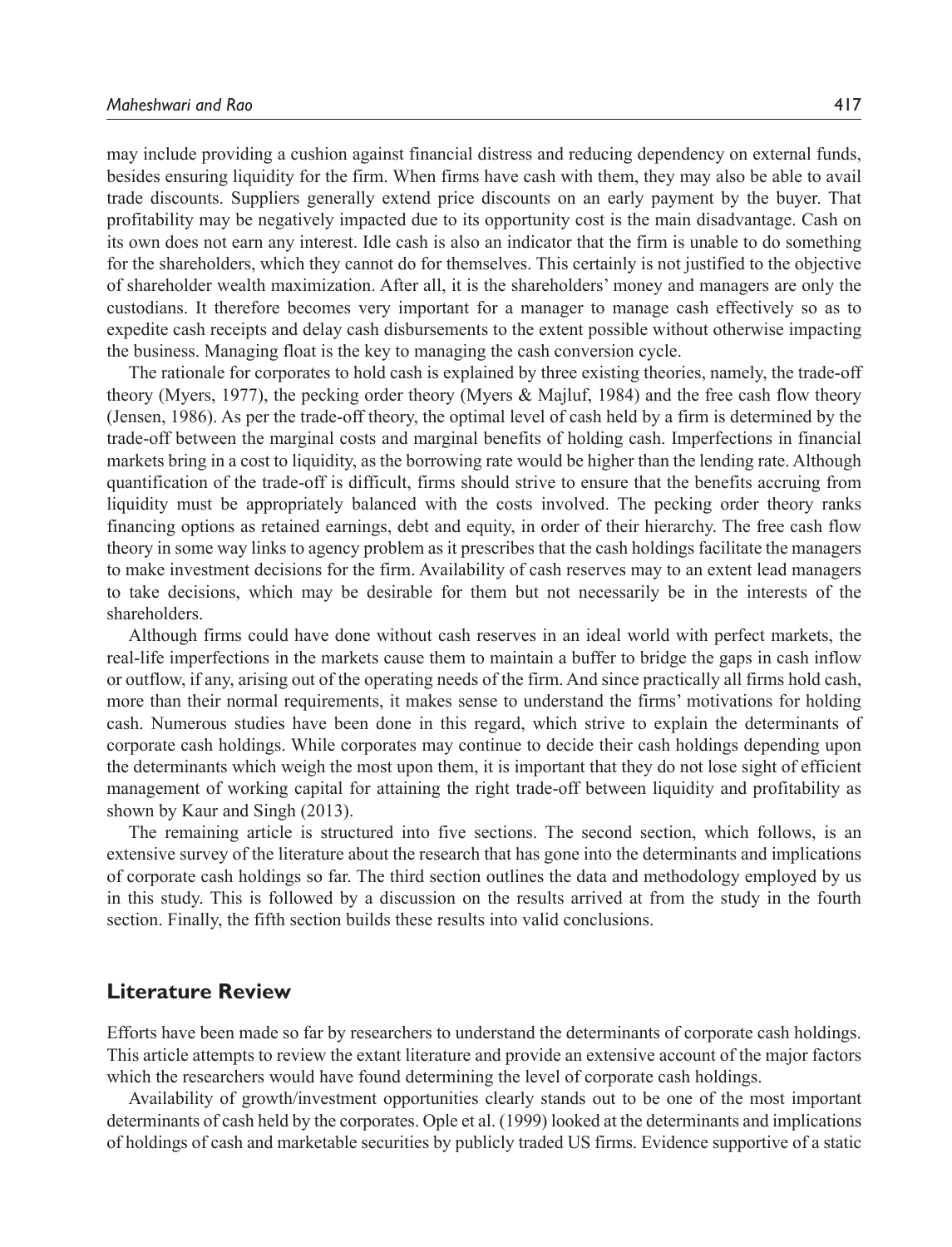trade-off model of cash holdings was found in time series and cross-section tests. In particular, firms with strong growth opportunities and riskier cash flows held relatively high ratios of cash to total non-cash assets. Ferreira and Vilela (2004) investigated the determinants of corporate cash holdings in the Economic and Monetary Union (EMU) countries and suggested that cash holdings were positively affected by the investment opportunity set besides their dependence on other factors. Ozkan and Ozkan (2004) found evidence that firms' growth opportunities were important in determining cash holdings. The factors influencing the cash holdings of real estate investment trusts (REIT) were examined by Hardin et al. (2009). The cash holdings were found to be directly related to the cost of external finance and growth opportunities. Duchin (2010) studied the relation between corporate liquidity and diversification. The key finding was that multi-division firms held significantly less cash than stand-alone firms because they were diversified in their investment opportunities. Gill and Mathur (2011) uncovered the factors that influence corporate liquidity holdings in Canada. A co-relational and non-experimental research design was employed to show that, among other factors, corporate liquidity holding was influenced by investment opportunities. Kim, Kim and Woods (2011) examined the determinants of cash holding levels for restaurant firms in USA. A panel data examination provided evidence that firms with greater investment opportunities tend to hold more cash.

Size of the firm was found to be another notable determinant for corporate cash holdings. Drobetz and Grüninger (2007) explored the determinants of a broad sample of Swiss non-financial firms' cash holdings. The results indicated that firm size was negatively related to cash holdings. D'Mello, Krishnaswami and Larkin (2008) studied the factors that influenced the cash allocation decision around a spin-off, using variables suggested by the trade-off theory and controlling for the possible endogeneity of leverage and cash ratios. The results indicated that managers allocated higher cash ratios to smaller firms. In addition to growth opportunities, some other studies including Ferreira and Vilela (2004), Gill and Mathur (2011) and Kim et al. (2011) also found that corporate cash holdings were significantly influenced by size of the firm.

A reasonable number of research works identified the quality of cash flows as a determinant for corporate cash holdings. In addition to the seminal work of Opler et al. (1999), as referred to above, Ozkan and Ozkan (2004) also found evidence that firms' cash flows were important in determining cash holdings. Drobetz and Grüninger (2007) explored the determinants of a broad sample of Swiss nonfinancial firms' cash holdings. The results indicated that the operating cash flows were positively related to cash reserves. Building on the motives, Han and Qiu (2007) modelled the precautionary motive for a firm's cash holdings. A two-period investment model showed that the cash holdings of financially constrained firms were sensitive to cash flow volatility because financial constraints created an intertemporal trade-off between current and future investments. Bates, Kahle and Stulz (2009) found that the average cash-to-assets ratio for US industrial firms increased largely because their cash flows got riskier.

Interest in the uncertainties prevailing at the macroeconomic level has always been well known in economic literature. Their impact on corporate cash holdings could not have been an exception. Investigating whether changes in macroeconomic volatility affected the efficient allocation of nonfinancial firms' liquid assets, Baum et al. (2006) found that higher uncertainty hampered managers' ability to accurately predict firm-specific information and induced them to implement similar cash management policies. This was followed by another effort wherein using a panel of non-financial US firms, Baum et al. (2008) examined the link between the optimal level of liquid assets and uncertainty. A partial equilibrium model of precautionary demand for liquid assets was developed showing that firms altered their liquidity ratio in response to changes in either macroeconomic or idiosyncratic uncertainty. Chen and Mahajan (2010) investigated the effects of macroeconomic conditions on corporate liquidity. Controlling for conventional firm-specific variables and building in the endogeneity problem, it was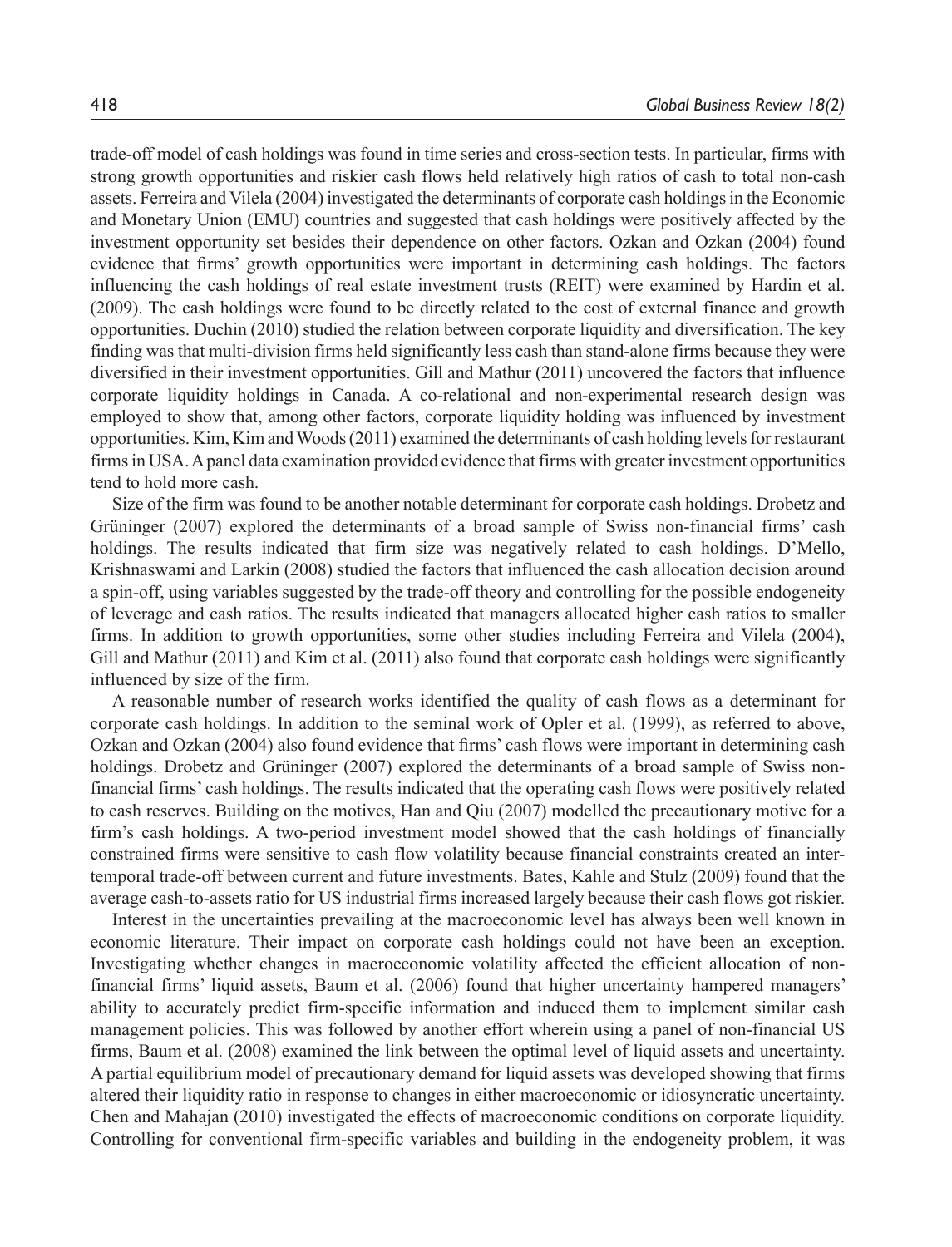shown that select macroeconomic variables affected corporate cash holdings. Expectations of future economic conditions also affected cash holdings. Bhaduri and Kanti (2011) analyzed the effect of firmlevel and macroeconomic uncertainty on the decisions of Indian firms with regard to their optimal cash holdings. Using a dynamic panel data model, the study found strong support for the hypothesis that Indian firms increased their cash holdings with an increase in either form of uncertainty.

Another factor that has been cited in the extant research as a determinant of corporate cash holdings is leverage employed by the firm. In their aforesaid work on the EMU countries, Ferreira and Vilela (2004) investigated the determinants of corporate cash holdings and suggested that cash held by corporates was negatively affected by leverage. D'Mello et al. (2008) also found that managers allocated higher cash ratios to firms with low leverage. Results of the study conducted by Drobetz and Grüninger (2007) indicated that there was a non-linear relationship between the leverage ratio and liquidity holdings.

Availability of bank loan to the firm also came to be acknowledged as a determinant of cash held by the firms. Dittmar, Mahrt-Smith and Servaes (2003) found that corporations in countries where shareholders' rights were not well protected held up to twice as much cash as corporations in countries with good shareholder protection. In consistence with the importance of agency costs, it was found that firms held larger cash balances when access to funds was easier. Ferreira and Vilela (2004) also contributed to this factor and suggested that bank debt and cash holdings were negatively related, which showed that a close relationship with banks allowed the firm to hold less cash for precautionary reasons. In their examination of the factors influencing the cash holdings of REITs, Hardin et al. (2009) also found that cash holdings were negatively associated with credit line access and use.

Yet another factor that influenced the corporate cash holdings is working capital level as a whole or the level of its remaining constituents, such as inventory or receivables. Using variables suggested by the trade-off theory, D'Mello et al. (2008) indicated that firms with low net working capital ratio maintained higher cash ratios. Bates et al. (2009) found that the average cash-to-assets ratio increased because the sample firms held fewer inventories and receivables. Researching on the factors impacting cash held by the firms, Gill and Mathur (2011) showed that corporate liquidity holding was influenced by its net working capital. Firms holding liquid assets other than cash tended to hold less cash according to the study conducted by Kim et al. (2011).

Research and development intensiveness and dividend payouts have also determined the corporate cash holdings. Results of D'Mello et al. (2008) indicated that higher cash ratios were allocated by managers of the firms with high research and development expense ratio. The average cash-to-assets ratio was also found to increase by Bates et al. (2009) for sample firms that had higher expenditure on research and development. Just as for the operating cash flows, Drobetz and Grüninger (2007) found that dividend payments were positively related to cash reserves. Kim et al. (2011) also showed that firms paying dividends held less cash. Al-Najjar (2013) investigated the effect of capital structure and dividend policy on cash holdings in Brazil, Russia, India and China and compared results with a control sample from the US and the UK. The results showed some evidence that dividend policy affected cash holdings. There were similarities between developed and developing countries on the factors determining corporate cash holdings.

Besides the ones mentioned above, there have been studies suggesting other miscellaneous influencing factors for corporate cash holdings. Agency problems were found to be the determinants of cash held by the corporates by Opler et al. (1999). Riddick and Whited (2009) showed that inter-temporal trade-offs between interest income taxation and the cost of external finance determine optimal savings. Controlling for Tobin's *q*, saving and cash flow were found to be negatively related because firms lowered cash reserves to invest after receiving positive cash-flow shocks, and vice versa. Kusnadi and Wei (2011) documented that firms in countries with strong legal protection of minority investors were more likely to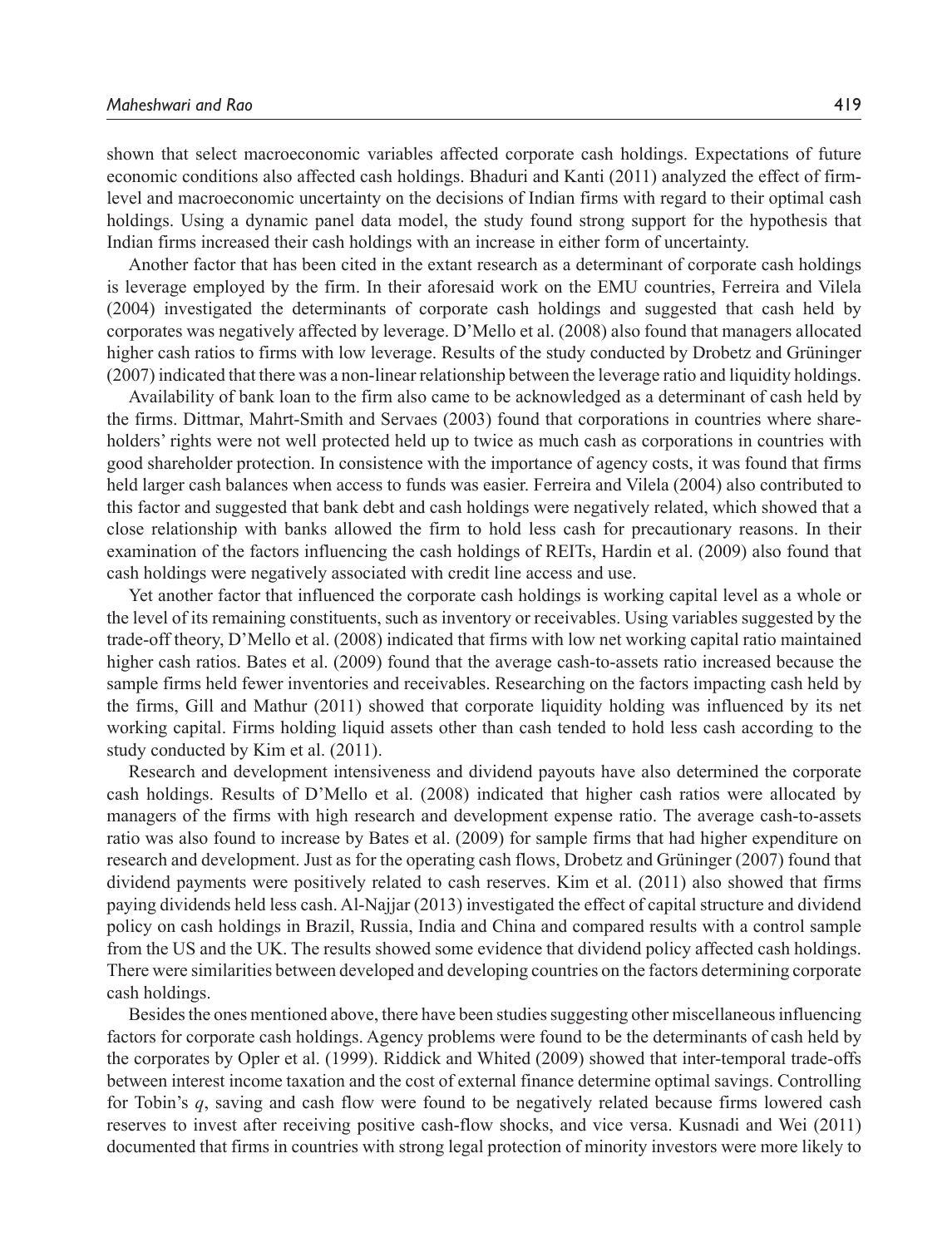decrease their cash holdings in response to an increase in cash flow than the firms in countries with weak legal protection. This relationship was most pronounced for firms that were financially constrained and those with high hedging needs. Recognizing that industry and capital market conditions may impede a firm's desire to achieve its targeted cash holding levels, Venkiteshwaran (2011) estimated a dynamic model that allowed firms to adjust their cash holding levels over time and found evidence consistent with a trade-off-type behaviour in cash holding levels. Using a partial adjustment model, it was found that firms rapidly correct any deviation from their targeted cash levels. Iskandar-Datta and Jia (2012) documented a pronounced secular upward trend in cash holdings which was almost systemic across seven industrialized countries, with France exhibiting a modest rise and Japan a substantial decline.

While the above review demonstrates several studies that have been done to explain the determinants of corporate cash holdings, it can be noted that as stated earlier not much work has been done in the Indian context. And even among these, none have used static panel data methodology based on the model put forth by Bates et al. (2009) to study the financial determinants of corporate cash holdings. This research gap became the prime motivator for building up this article.

#### **Data and Methodology**

The sample of study consists of National Stock Exchange (NSE) S&P CNX 500 companies for a period of 2007–2012, excluding financial and banking firms, investment and holdings companies, utilities and firms with missing data. The final sample includes 395 firms covering 2,370 firm years' balanced panel data. The data were sourced from the Capitaline and Centre for Monitoring Indian Economy (CMIE) Prowess databases. The NSE S&P CNX 500 index reflects about 95.87 per cent of the free-float market capitalization of the stocks listed on NSE as on 28 March 2013.

This study builds on the model suggested by Bates et al. (2009) and uses panel data regression analysis for estimation of model. The panel data analysis has certain advantages, such as higher variability, lower collinearity among explanatory variables, greater degree of freedom and higher efficiency (Baltagi, 2008). The general form of a panel data model can be written as:

$$
Y_{it} = \alpha + \beta X_{it} + \mu_{it}
$$

where the subscript *i* denotes the cross-sectional dimension and *t* represents the time series dimension,  $Y_i$ represents the dependent variable (cash/TA),  $X<sub>i</sub>$  is the set of explanatory variables in the estimation model, *α* is the constant, *β* represents the coefficients and  $\mu_i$  is a random term. It is known that  $\mu_i = u_i + v_i$  where  $\mu_i$  is the firm-specific effect and  $v_i$  is the random term.

Due to inadequacy of pooled ordinary least square (OLS) regression method based on *F*-test statistics as well as the Breusch and Pagan Lagrangian multiplier (LM) test (1980), we applied panel data regression for the estimation of model. The Hausman (1978) test has been used to determine whether to employ fixed- or random-effect method for panel data regression. This test results suggested the use of fixed-effects model over random effects. Hence, we estimated the following model based on Bates et al. (2009) by employing fixed-effects method of regression.

$$
Cash_{it}/TA_{it} = \beta_0 + \beta_1 Size_{it} + \beta_2 NWC_{it}/TA_{it} + \beta_3 CF_{it}/TA_{it} + \beta_4 MBR_{it} +\beta_5 CE_{it}/TA_{it} + \beta_6 R&D_{it}/S_{it} + \beta_7 LEV_{it} + \beta_8 DIV_{it} + \beta_9 NDI_{it} + \beta_{10} NEI_{it} +\beta_{11} RISK_{it} + \beta_{12} TBY_{it} + \beta_{13} DFS_{it}
$$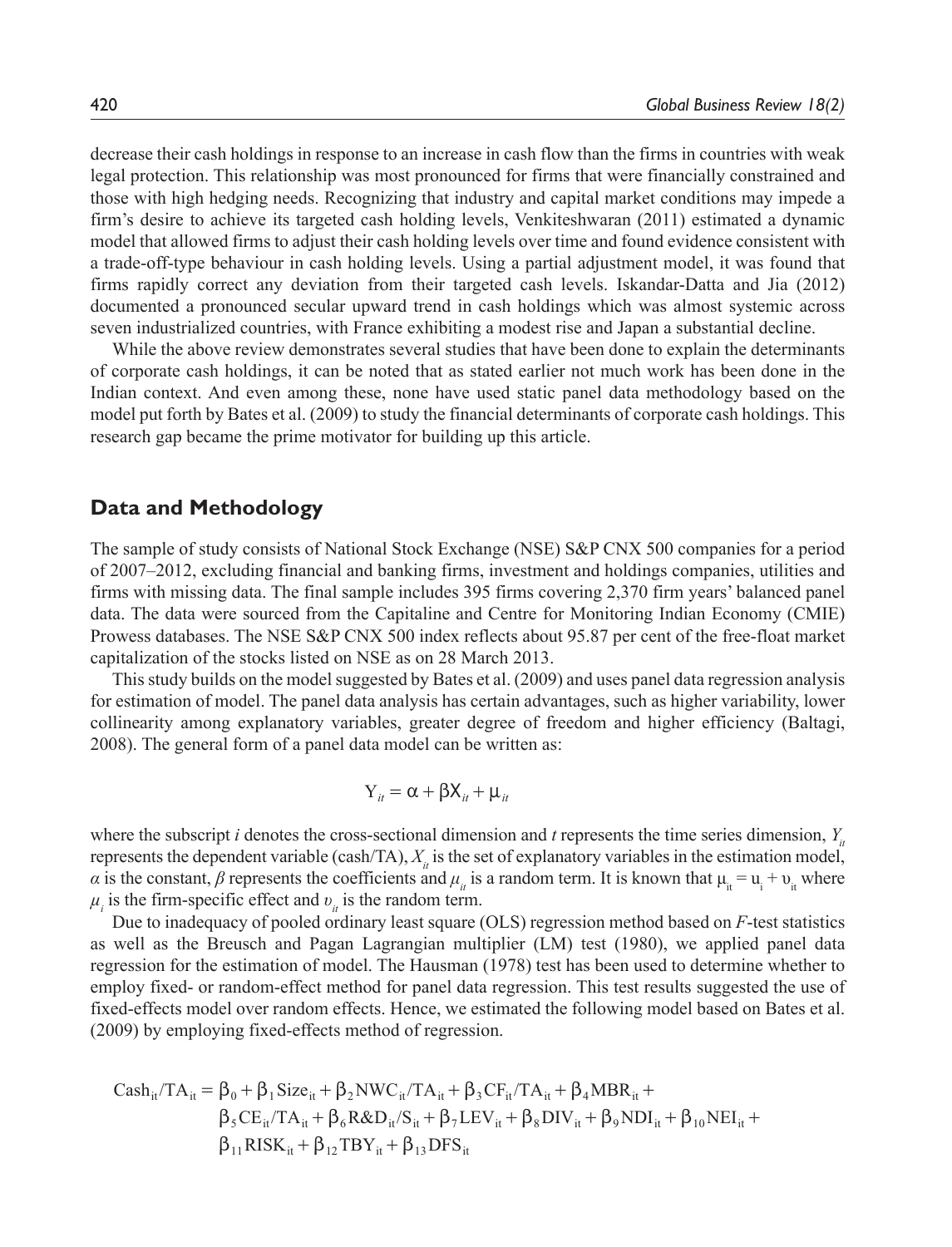where

| Cash/TA     | $=$ Cash-to-total assets ratio measured as cash and bank balance plus marketable<br>securities, divided by book value of total assets.                    |
|-------------|-----------------------------------------------------------------------------------------------------------------------------------------------------------|
| <b>Size</b> | $=$ Natural logarithm of book value of assets in 2012 rupee value.                                                                                        |
| NWC/TA      | = Ratio of working capital minus cash and marketable securities to total assets.                                                                          |
| CF/TA       | $=$ Cash flow over total assets, where cash flow is measured as operating income before<br>depreciation, less interest and taxes, excluding other income. |
| <b>MBR</b>  | $=$ Market-to-book ratio, it is measured as the sum total assets minus book value of                                                                      |
|             | equity plus market value of equity divided by book value of total assets.                                                                                 |
| CE/TA       | $=$ Ratio of capital expenditure to total assets.                                                                                                         |
| R&D/S       | = Ratio of research and development expenses to sales.                                                                                                    |
| <b>LEV</b>  | $=$ Leverage is the ratio of total debt to total assets.                                                                                                  |
| DIV         | = Dividend dummy variable equal to one if the firm paid a common dividend in that<br>year and zero, if it did not pay any dividend.                       |
| NDI.        | = Net debt issuance equal to long-term debt issuance minus long-term debt repayment<br>scaled by book value of total assets.                              |
| <b>NEI</b>  | $=$ Net equity issuance equal to equity issuance minus equity buyback scaled by book<br>value of total assets.                                            |
| <b>RISK</b> | $=$ Rolling standard deviation of cash flow of a firm taken 3 years at a time.                                                                            |
| <b>TBY</b>  | = Average annual yield on 91-day T-bill issued by the RBI.                                                                                                |
| <b>DFS</b>  | = Default spread is the difference between 'BBB' and 'AAA' rated corporate bond<br>yields.                                                                |

## **Results and Discussion**

The descriptive statistics and the correlation matrix of the variables employed for the estimated model are presented in Tables 1 and 2. The results as laid down in Table 1 reveal that the minimum and maximum cash-to-total assets ratio for the sampled firms is 0 and 0.84, respectively. The average cash-to-total assets ratio for the sampled firms is 14.4 per cent with a standard deviation of 15.5 per cent, which is above the mean levels of cash ratio (8–10.5 per cent) found for US listed firms (Kim et al., 1998; Opler et al., 1999). The median cash holding of Indian listed firms equals to 9 per cent of total assets and is almost equal to median values found in EMU listed firms (9.1 per cent) as reported by Ferreira and Vilela (2004), but reasonably higher than those for the UK listed firms (5.9 per cent) as reported by Ozkan and Ozkan (2004).

The size and market-to-book ratio of sampled firms exhibit high standard deviation in comparison with other variables under investigation. The mean value of leverage for our sampled firms is 0.42 with a standard deviation of 0.21, which indicates that listed Indian firms on an average depend more on equity financing than debt. The average of market-to-book ratio is 2.16, revealing that the market is placing a premium on the value of these firms over the acquisition value of their assets. The net working capital to total assets of the sampled firm has a mean value of 0.03 with a standard deviation of 0.21. The values of skewness and kurtosis for the variables under investigation, as seen in Table 1, clearly indicate asymmetry in the distribution of sampled firms. The frequency distributions of underlying variables are not normal. This is substantiated by the fact that all the variables have the significant coefficient of Jarque–Bera statistics.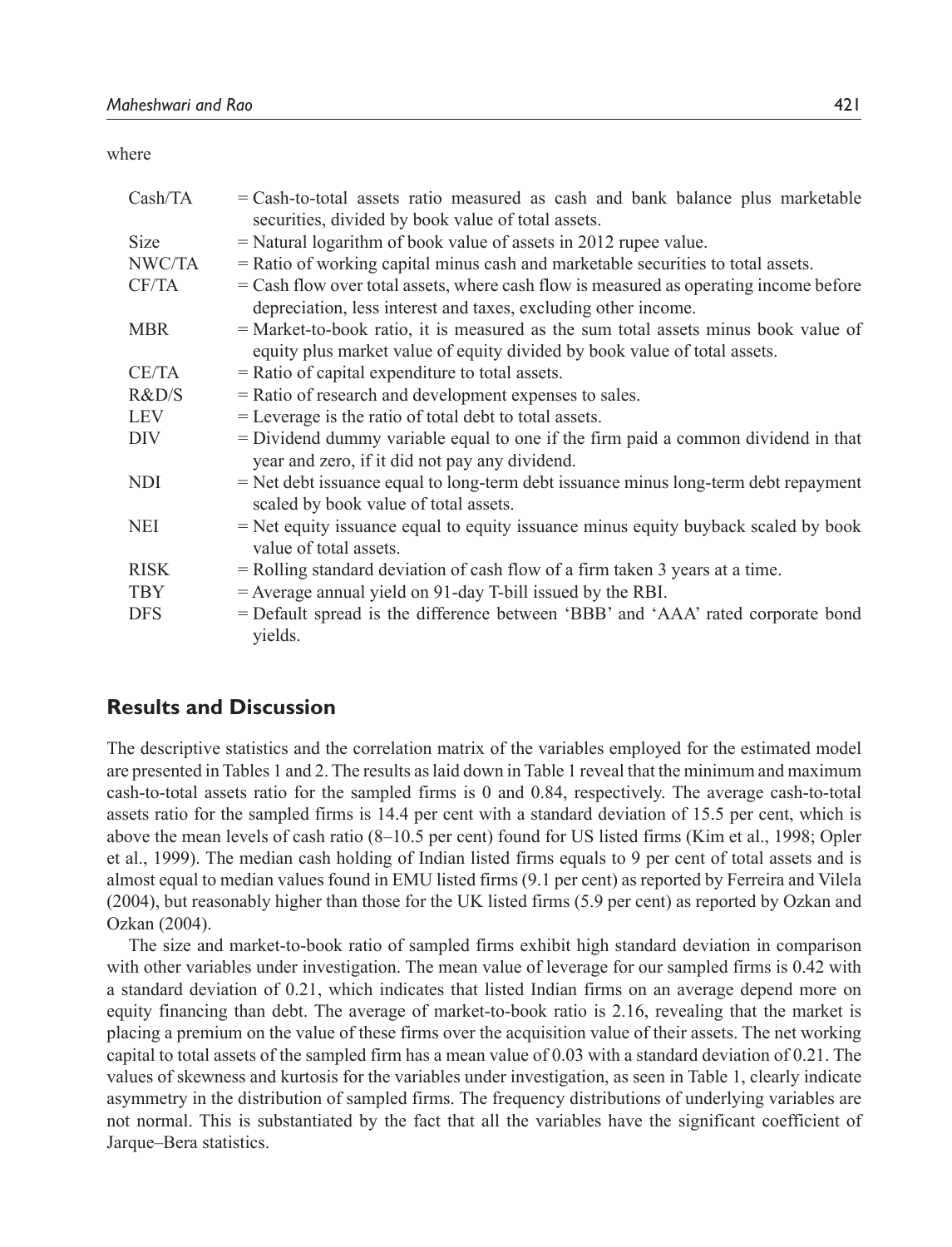|                     | <b>CASH/TA</b> | <b>CE/TA</b> | CF/TA   | <b>DFS</b>  | <b>DIV</b> | LEV         | <b>MBR</b> | <b>NDI</b> |
|---------------------|----------------|--------------|---------|-------------|------------|-------------|------------|------------|
| Mean                | 0.14           | 0.08         | 0.11    | 0.03        | 0.86       | 0.42        | 2.13       | 0.02       |
| Median              | 0.09           | 0.05         | 0.10    | 0.03        | 1.00       | 0.43        | 1.52       | 0.00       |
| Maximum             | 0.83           | 0.98         | 1.21    | 0.03        | 1.00       | 1.36        | 29.34      | 0.51       |
| Minimum             | 0.00           | 0.00         | $-0.67$ | 0.02        | 0.00       | 0.00        | 0.05       | $-0.36$    |
| Std. Dev.           | 0.16           | 0.09         | 0.09    | 0.00        | 0.35       | 0.21        | 1.95       | 0.07       |
| <b>Skewness</b>     | 1.63           | 3.00         | 1.42    | $-0.64$     | $-2.10$    | 0.03        | 4.97       | 2.52       |
| Kurtosis            | 5.59           | 18.24        | 20.10   | 2.56        | 5.41       | 2.29        | 48.17      | 16.06      |
| Jarque-Bera         | 1,714          | 26,475       | 29.659  | 179         | 2.314      | 50          | 211,193    | 19.344     |
| Probability         | 0              | 0            | 0       | $\mathbf 0$ | $\Omega$   | $\mathbf 0$ | 0          | 0          |
| Sum                 | 340.6          | 184.2        | 256.8   | 59.2        | 2043       | 997.7       | 5035.7     | 41.4       |
| Sum Sq. Dev.        | 56.6           | 18.7         | 17.4    | $\mathbf 0$ | 281.9      | 103.2       | 9018.1     | 10.1       |
| <b>Observations</b> | 2370           | 2370         | 2370    | 2370        | 2370       | 2370        | 2370       | 2370       |

**Table 1.** Descriptive Statistics

|                     | <b>NEI</b> | NWC/TA   | R&D/S      | <b>RISK</b> | <b>SIZE</b> | <b>TBY</b> |
|---------------------|------------|----------|------------|-------------|-------------|------------|
| Mean                | 0.03       | 0.03     | 0.01       | 0.07        | 7.69        | 0.07       |
| Median              | 0.00       | 0.04     | 0.00       | 0.02        | 7.64        | 0.07       |
| Maximum             | 0.96       | 0.71     | 1.56       | 14.71       | 12.60       | 0.08       |
| Minimum             | $-0.35$    | $-0.96$  | 0.00       | 0.00        | 0.21        | 0.03       |
| Std. Dev.           | 0.10       | 0.21     | 0.05       | 0.41        | 1.35        | 0.02       |
| Skewness            | 4.41       | $-0.60$  | 24.28      | 24.55       | 0.35        | $-0.83$    |
| Kurtosis            | 27.09      | 4.97     | 664.81     | 768.46      | 3.86        | 2.61       |
| Jarque-Bera         | 64,984     | 527      | 43,484,604 | 58.098.765  | 122         | 286        |
| Probability         | 0          | $\Omega$ | 0          | 0           | 0           | 0          |
| Sum                 | 65.7       | 78.8     | 16         | 153.8       | 18,234.3    | 156.4      |
| Sum Sq. Dev.        | 21.6       | 100.2    | 6          | 396.2       | 4301.9      | 0.7        |
| <b>Observations</b> | 2370       | 2370     | 2370       | 2370        | 2370        | 2370       |

**Source:** Prepared by the authors.

#### **Table 2. Pearson Correlation Matrix**

|              | Cash/TA   | <b>SIZE</b> | LEV       | NWC/TA    | <b>MBR</b> | RD/S      | CF/TA     |
|--------------|-----------|-------------|-----------|-----------|------------|-----------|-----------|
| Cash/TA      |           |             |           |           |            |           |           |
| <b>SIZE</b>  | $-0.03$   |             |           |           |            |           |           |
| LEV          | $-0.42**$ | $0.19***$   |           |           |            |           |           |
| NWC/TA       | $-0.55**$ | $-0.09**$   | $0.14***$ |           |            |           |           |
| <b>MBR</b>   | $0.19**$  | $-0.15**$   | $-0.24**$ | $-0.18**$ |            |           |           |
| RD/S         | $-0.03$   | $-0.07**$   | 0.01      | $-0.07**$ | $0.33**$   |           |           |
| CF/TA        | $0.33**$  | $-0.17**$   | $-0.48**$ | $-0.07**$ | $0.29**$   | $-0.11**$ |           |
| <b>DIV</b>   | $0.13***$ | $0.04*$     | $-0.16**$ | $0.05**$  | $-0.01$    | $-0.09**$ | $0.33***$ |
| <b>CE/TA</b> | $-0.13**$ | $-0.05*$    | $0.11**$  | $-0.08**$ | $-0.03$    | 0.01      | $0.08**$  |
| <b>NEI</b>   | $0.14**$  | $-0.09**$   | $-0.09**$ | $-0.12**$ | $0.08**$   | $-0.02$   | $-0.13**$ |
| <b>NDI</b>   | $-0.06**$ | 0.04        | $0.25**$  | 0.02      | $-0.08**$  | $-0.01$   | $-0.13**$ |
| <b>TBY</b>   | $-0.01$   | $0.08***$   | $-0.02$   | 0.02      | $0.12**$   | $-0.01$   | 0.01      |
| <b>DFS</b>   | $-0.03$   | $0.10**$    | $-0.019$  | 0.01      | $-0.12**$  | 0.02      | $-0.07**$ |
| <b>RISK</b>  | 0.01      | $-0.08**$   | 0.01      | $-0.00$   | 0.00       | $-0.00$   | $-0.02$   |

*(Table 2 continued)*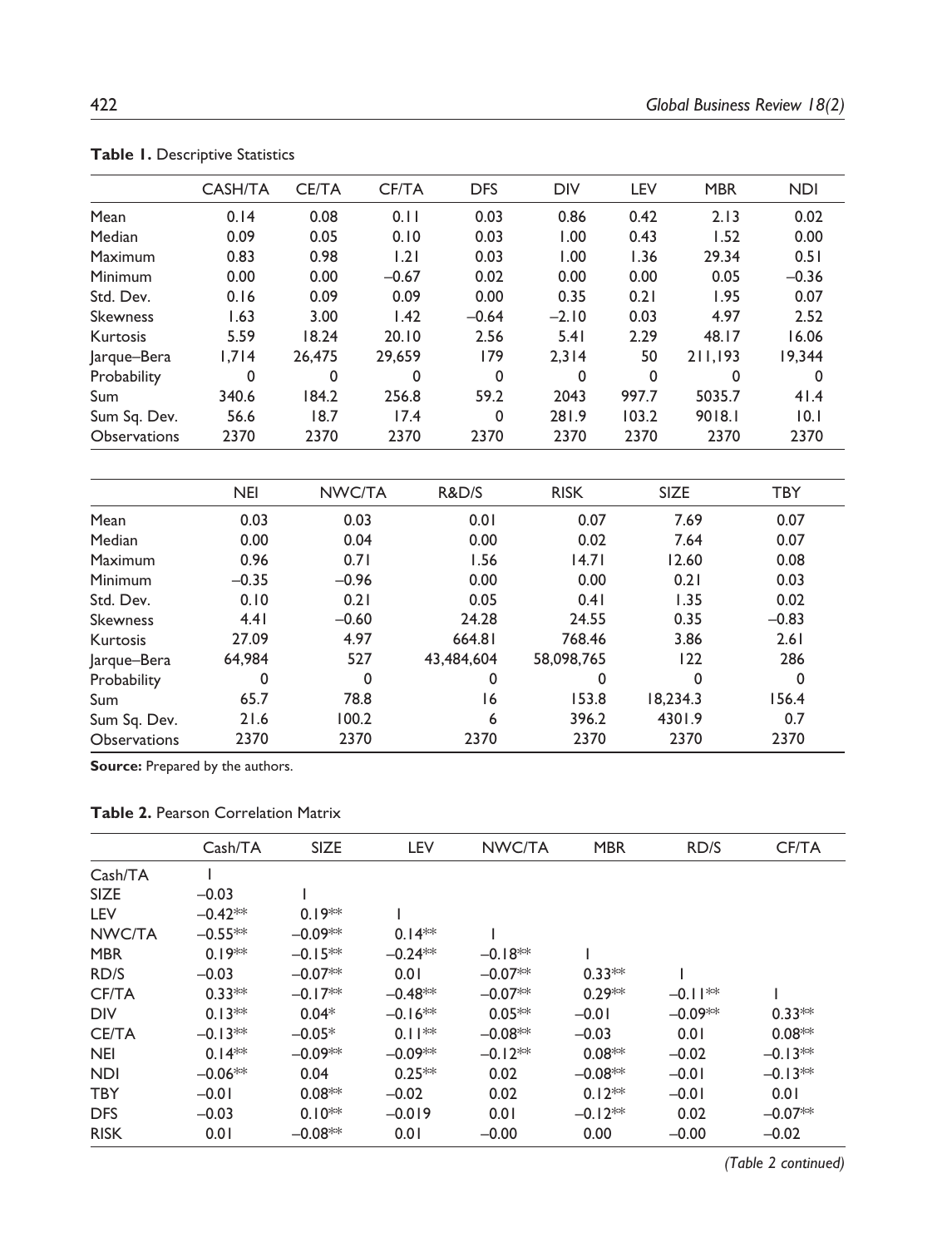|             | <b>DIV</b> | <b>CE/TA</b> | <b>NEI</b> | <b>NDI</b> | <b>TBY</b> | <b>DFS</b> | <b>RISK</b> |
|-------------|------------|--------------|------------|------------|------------|------------|-------------|
| Cash/TA     |            |              |            |            |            |            |             |
| <b>SIZE</b> |            |              |            |            |            |            |             |
| LEV         |            |              |            |            |            |            |             |
| NWC/TA      |            |              |            |            |            |            |             |
| <b>MBR</b>  |            |              |            |            |            |            |             |
| RD/S        |            |              |            |            |            |            |             |
| CF/TA       |            |              |            |            |            |            |             |
| DIV         |            |              |            |            |            |            |             |
| CE/TA       | 0.00       |              |            |            |            |            |             |
| <b>NEI</b>  | $-0.13**$  | 0.01         |            |            |            |            |             |
| <b>NDI</b>  | $-0.08**$  | $0.24**$     | $-0.02$    |            |            |            |             |
| TBY         | 0.02       | $-0.08**$    | 0.00       | $-0.03$    |            |            |             |
| <b>DFS</b>  | $-0.01$    | $-0.03$      | $-0.10**$  | $-0.02$    | $-0.37**$  |            |             |
| <b>RISK</b> | $-0.05**$  | 0.02         | $0.09**$   | 0.01       | 0.01       | $-0.16**$  |             |

*(Table 2 continued)*

**Source:** Prepared by the authors.

Note:  $*$  and  $**$  significance at 5% and 1% level (2-tailed), respectively.

Based on correlation matrix results from Table 2, this study finds that the correlation between any given pair of independent variables does not exceed 0.8. Hence, multicollinearity does not seem to be a concern. In addition, the variance inflation factor for the tolerance has also been verified. There is a significant negative correlation between cash-to-total assets ratio and net working capital, leverage, capital expenditure and net debt issued by the firm. On the other hand, there is a significant positive correlation between market-to-book ratio, dividends, cash flow and cash holdings of the sampled firms. However, insignificant negative correlation has been found between the research and development expenditure, T-bill yield, default spread and cash holdings of the firm.

The results of fixed-effects regression model for identifying financial determinants of corporate cash holdings are presented in Table 3. Based on these results, it is observed that the estimated model is statistically significant at 1 per cent level in explaining the determinants of cash holdings of sampled firms with *F*-value of 33.25 ( $p < 0$ ). The adjusted *R*-square value of 0.8462 indicates that about 84.62 per cent of the variation in the cash holding levels of sampled firms has been explained by the 13 explanatory variables. The *t*-statistics related with the variables CE/TA, DIV, LEV, CF/TA, NDI and NEI indicate that they are statistically significant at 1 per cent level, and MBR and RD/S are statistically significant at 5 per cent level. The negative coefficients of variables, such as CE/TA, LEV, NWC/TA and RD/S, reveal that cash holding levels of sampled firms have a significant negative relationship with the net working capital, leverage, research and development expenditure as well as capital expenditure of the firm.

The results also show a significant negative relationship between leverage and cash holdings of sampled firms. This is in line with and supported by the earlier studies (Bates et al., 2009; Ferreira  $\&$ Vilela, 2004; Kim et al., 1998; Opler et al., 1999). As discussed earlier, leverage can be regarded as a substitute for holding a larger amount of cash and marketable securities. In addition, it can be observed that a one-unit increase in the leverage of the sampled firm will cause a 0.15-unit decrease in the ratio of cash to total assets of the firms. Based on the negative coefficient of net working capital, it can be inferred that a one-unit increase in the ratio of networking capital to total assets of the firm causes a 0.39-unit decrease in the ratio of cash to total assets of the sampled firms. It also implies that firms with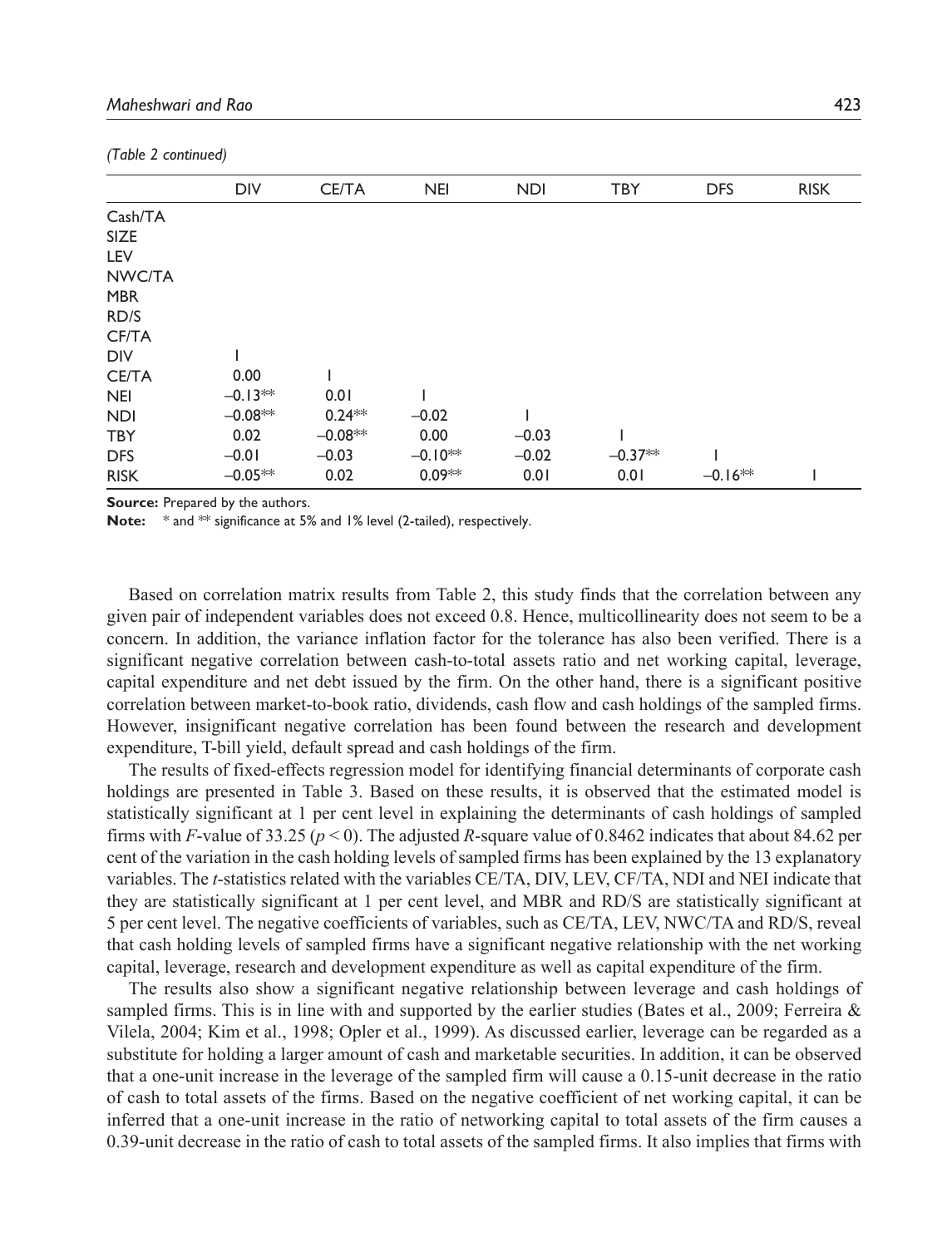| Variable              | Coefficient | Std Error               | t-statistic              | Prob.       |
|-----------------------|-------------|-------------------------|--------------------------|-------------|
| <b>CE/TA</b>          | $-0.063$    | 0.019                   | $-3.292$                 | $0.001***$  |
| CF/TA                 | 0.123       | 0.028                   | 4.346                    | $0.000$ *** |
| <b>DFS</b>            | $-0.360$    | 0.369                   | $-0.976$                 | 0.329       |
| <b>DIV</b>            | 0.018       | 0.007                   | 2.580                    | $0.009***$  |
| <b>LEV</b>            | $-0.145$    | 0.016                   | $-8.840$                 | $0.000$ *** |
| <b>MBR</b>            | 0.003       | 0.001                   | 2.194                    | $0.028**$   |
| <b>NDI</b>            | 0.173       | 0.024                   | 7.284                    | $0.000$ *** |
| <b>NEI</b>            | 0.168       | 0.016                   | 10.193                   | $0.000$ *** |
| NWC/TA                | $-0.385$    | 0.015                   | $-26.186$                | $0.000$ *** |
| R&D/S                 | $-0.110$    | 0.040                   | $-2.773$                 | $0.005***$  |
| <b>RISK</b>           | 0.003       | 0.003                   | 0.818                    | 0.414       |
| SIZE                  | $-0.004$    | 0.004                   | $-1.161$                 | 0.246       |
| <b>TBY</b>            | $-0.119$    | 0.091                   | $-1.301$                 | 0.193       |
| C                     | 0.232       | 0.029                   | 7.895                    | $0.000$ *** |
| R-squared             | 0.873       |                         | Mean dependent variation | 0.144       |
| Adjusted R-squared    | 0.846       |                         | SD dependent variation   | 0.155       |
| SE of regression      | 0.061       | Akaike info. criterion  |                          | $-2.608$    |
| Sum squared residuals | 7.247       | Schwarz criterion       |                          | $-1.614$    |
| Log likelihood        | 3498.000    | Hannan-Quinn criterion  |                          | $-2.246$    |
| F-statistic           | 33.037      | Durbin-Watson statistic |                          | 1.501       |
| Prob (F-statistic)    | 0.000       |                         |                          |             |

**Table 3.** Fixed-effects Regression Results

**Source:** Prepared by the authors.

**Note:** \*\* and \*\*\* significance at 5% and 1% level, respectively.

more liquid assets can exchange those assets into cash and in turn hold lower levels of cash, as their liquidity needs are supported by the net working capital (Bates et al., 2009; Dittmar et al., 2003; Opler et al., 1999; Ozkan & Ozkan, 2004). This implies that firms with financial flexibility to access external funds are less in need of cash to finance their investment projects. The negative impact of capital expenditure on cash holding suggests that the firms with greater capital expenditures hold less cash, as capital expenditure may increase the earning capacity and enhance the debt capacity thereby reducing the need for holding cash. This finding is consistent with the results of Bates et al. (2009).

The significant positive coefficients for variables CF/TA, DIV, MBR, NDI and NEI indicate that cash holdings of sampled firms are positively affected by the cash flow, dividend payments, market-to-book ratio, net debt issuance and net equity issuance. A strong positive relationship is found to exist between investment opportunities represented by market-to-book ratio and cash holding which supports the expected positive sign from trade-off and pecking order theories and contradicts the expected negative sign of free cash flow theory. Accordingly, a one-unit increase in market-to-book ratio of the firm will increase 0.003 units in the cash holdings. This implies that firms with more investment opportunities tend to hold more cash in order to finance their growing investment opportunities and insulate against any possible liquidity shortages. This result is supported by the earlier studies documented in the literature (Bates et al., 2009; Ferreira & Vilela, 2004; Hardin et al., 2009; Kim et al., 1998; Opler et al., 1999; Ozkan & Ozkan, 2004). The positive relationship between investment opportunities and cash holdings is also well supported by the precautionary motive of holding cash. Firms with greater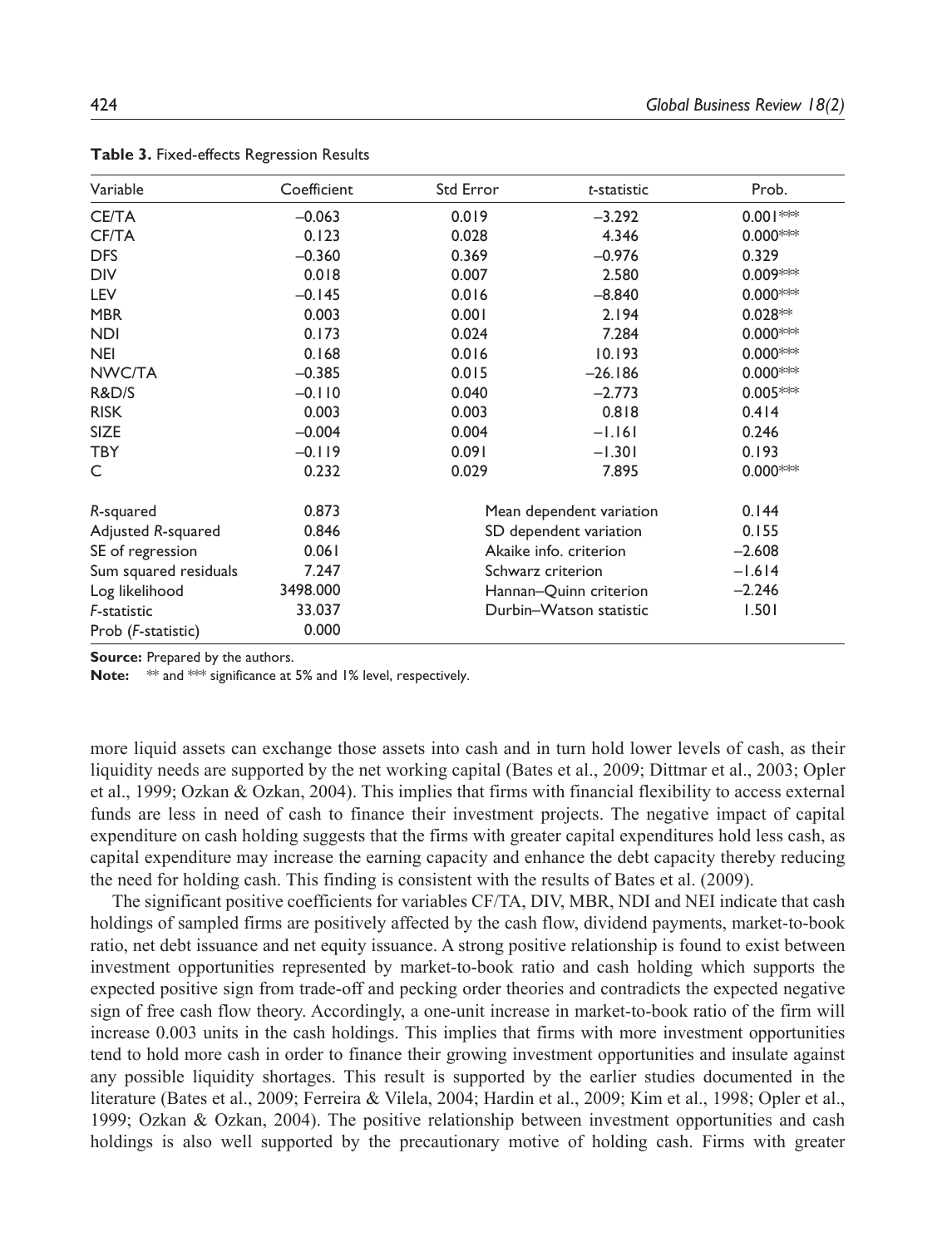investment opportunities hold more cash because of adverse macroeconomic shocks and financial distress, which are more costly to firms with more investment opportunities than to those with fewer investment opportunities (Bates et al., 2009).

The significant positive coefficient of dividend dummy variable depicts that dividend has a positive influence on corporate cash holdings. Dividend paying companies need to hold the cash reserves to honour the commitment made for the payment of dividends to investors. This empirical result is consistent with the proposition presented by Ozkan and Ozkan (2004). Conversely, Bates et al. (2009) found a significant negative relationship between cash holdings and dividend payments. In accordance with pecking order theory, a significant positive relationship is observed between the ratio of cash flow to total assets and cash holdings. A one-unit increase in the cash flow of the firm will cause a 0.12-unit increase in the cash holdings. Possibly a profitable firm is able to accumulate the cash holdings more than a less profitable firm. Results also show a significant positive relationship between the ratios of net equity issuance to total assets and net debt issuance to total assets with the cash holdings. This could imply that the firms that issued equity or raised debt in recent times held more cash than other firms. A one-unit increase in net equity issuance and net debt issuance causes a 0.16-unit and 0.17-unit increase in the cash holdings of the firms. As reported in Table 3, there is an insignificant negative relationship between size of the firm and T-bill yield and an insignificant positive relationship between risk, corporate bond default spread rate and cash holdings, as represented by their respective *t*-statistics.

#### **Conclusion**

This study examined the financial determinants of corporate cash holdings by using panel data regression for the estimation of model based on Bates et al. (2009) and by employing fixed-effects regression method. Based on its empirical results, the study concludes that there is a significant negative relationship between cash holding and the net working capital ratio, leverage, research and development expenditure as well as capital expenditure ratio of the sampled firms. Firms with higher debt ratios or leverage are found to have lower cash holdings. This empirical result supports the findings of Kim et al. (1998), Opler et al. (1999), Ferreira and Vilela (2004) and Bates et al. (2009). A significant positive relationship exists between investment opportunities and cash holdings of sampled firms, which is in line with and supporting the earlier studies documented in literature (Bates et al., 2009; Ferreira & Vilela, 2004; Hardin et al., 2009; Kim et al., 1998; Opler et al., 1999; Ozkan & Ozkan, 2004). In addition, this study also finds a significant positive relationship between cash holdings and net equity and debt issuance of firms.

Corporate cash holdings have been found to have material consequences on the financial and operating performance of a firm as was observed by Mikkelson and Partch (2003), rendering cash to be an important dimension of the financial policies of a firm. The implications of this study would be beneficial for the business managers to have a better understanding and appreciation of the role and importance of the determinants of corporate cash holdings in formulating and evaluating the corporate financial policies. Effective liquidity management of a firm is critical to the successful attainment of long-term financial goals and objectives of the firm. Moreover, this study will help the investors and analysts to assess the marginal value of cash and to consequently arrive at the enterprise value, as the majority of the listed firms hold cash on their balance sheets.

Further research can be extended by considering the cross listing of firms, business group affiliations or firm structure, corporate spin-offs, corporate governance variables and investor protection levels of the Indian listed firms.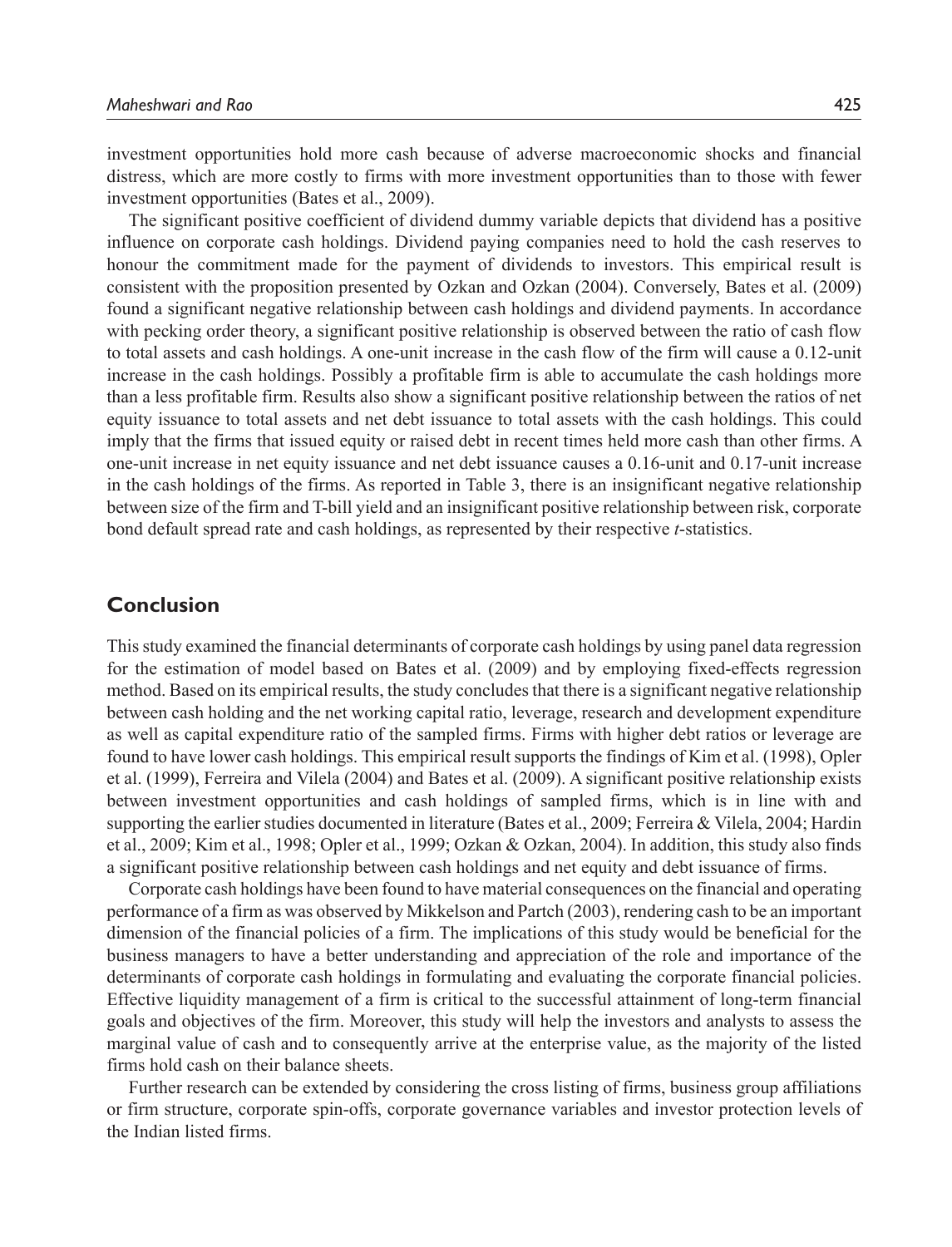#### **Acknowledgements**

The authors are grateful to the anonymous referees of the journal for their extremely useful suggestions to improve the quality of the article. Usual disclaimers apply.

#### **References**

- Al-Najjar, B. (2013). The financial determinants of corporate cash holdings: Evidence from some emerging markets. *International Business Review*, *22*(1), 77–88.
- Baltagi, B. (2008). *Econometric analysis of panel data*. John Wiley & Sons.
- Bates, T.W., Kahle, K.M., & Stulz, R.M. (2009). Why do US firms hold so much more cash than they used to? *The Journal of Finance*, *64*(5), 1985–2021.
- Baum, C.F., Caglayan, M., Ozkan, N., & Talavera, O. (2006). The impact of macroeconomic uncertainty on nonfinancial firms' demand for liquidity. *Review of Financial Economics*, *15*(4), 289–304.
- Baum, C.F., Caglayan, M., Stephan, A., & Talavera, O. (2008). Uncertainty determinants of corporate liquidity. *Economic Modelling*, *25*(5), 833–849.
- Bhaduri, S.N., & Kanti, M. (2011). Macroeconomic uncertainty and corporate liquidity: The Indian case. *Macroeconomics and Finance in Emerging Market Economies*, *4*(1), 167–180.
- Breusch, T.S., & Pagan, A.R. (1980). The Lagrange multiplier test and its applications to model specification in econometrics. *The Review of Economic Studies*, *47*(1), 239–253.
- Chen, N., & Mahajan, A. (2010). Effects of macroeconomic conditions on corporate liquidity: International evidence. *International Research Journal of Finance and Economics, 35*(1), 112–129.
- D'Mello, R., Krishnaswami, S., & Larkin, P.J. (2008). Determinants of corporate cash holdings: Evidence from spin-offs. *Journal of Banking & Finance*, *32*(7), 1209–1220.
- Dittmar, A., Mahrt-Smith, J., & Servaes, H. (2003). International corporate governance and corporate cash holdings. *Journal of Financial and Quantitative Analysis*, *38*(1), 111–134.
- Drobetz, W., & Grüninger, M.C. (2007). Corporate cash holdings: Evidence from Switzerland. *Financial Markets and Portfolio Management*, *21*(3), 293–324.
- Duchin, R. (2010). Cash holdings and corporate diversification. *The Journal of Finance*, *65*(3), 955–992.
- Ferreira, M.A., & Vilela, A.S. (2004). Why do firms hold cash? Evidence from EMU countries. *European Financial Management*, *10*(2), 295–319.
- Gill, A., & Mathur, N. (2011). Factors that influence corporate liquidity holdings in Canada. *Journal of Applied Finance & Banking*, *1*(2), 133–153.
- Han, S., & Qiu, J. (2007). Corporate precautionary cash holdings. *Journal of Corporate Finance*, *13*(1), 43–57.
- Hardin, W.G., Highfield, M.J., Hill, M.D., & Kelly, G.W. (2009). The determinants of REIT cash holdings. *The Journal of Real Estate Finance and Economics*, *39*(1), 39–57.
- Hausman, J.A. (1978). Specification tests in econometrics. *Econometrica: Journal of the Econometric Society*, *46*(6), 1251–1271.
- Iskandar-Datta, M.E., & Jia, Y. (2012). Cross-country analysis of secular cash trends. *Journal of Banking & Finance*, *36*(3), 898–912.
- Jensen, M.C. (1986). The agency cost of free cash flow, corporate finance, and takeovers. *American Economic Review*, *76*(2), 323–329.
- Kaur, H.V., & Singh, S. (2013). Managing working capital efficiency in capital goods sector in India. *Global Business Review*, *14*(2), 343–355.
- Kim, C.S., Mauer, D.C., & Sherman, A.E. (1998). The determinants of corporate liquidity: Theory and evidence. *Journal of Financial and Quantitative Analysis, 33*(3), 335–359.
- Kim, J., Kim, H., & Woods, D. (2011). Determinants of corporate cash holding levels: An empirical examination of the restaurant industry. *International Journal of Hospitality Management*, *30*(3), 568–574.
- Kusnadi, Y., & Wei, K.C. (2011). The determinants of corporate cash management policies: Evidence from around the world. *Journal of Corporate Finance*, *17*(3), 725–740.